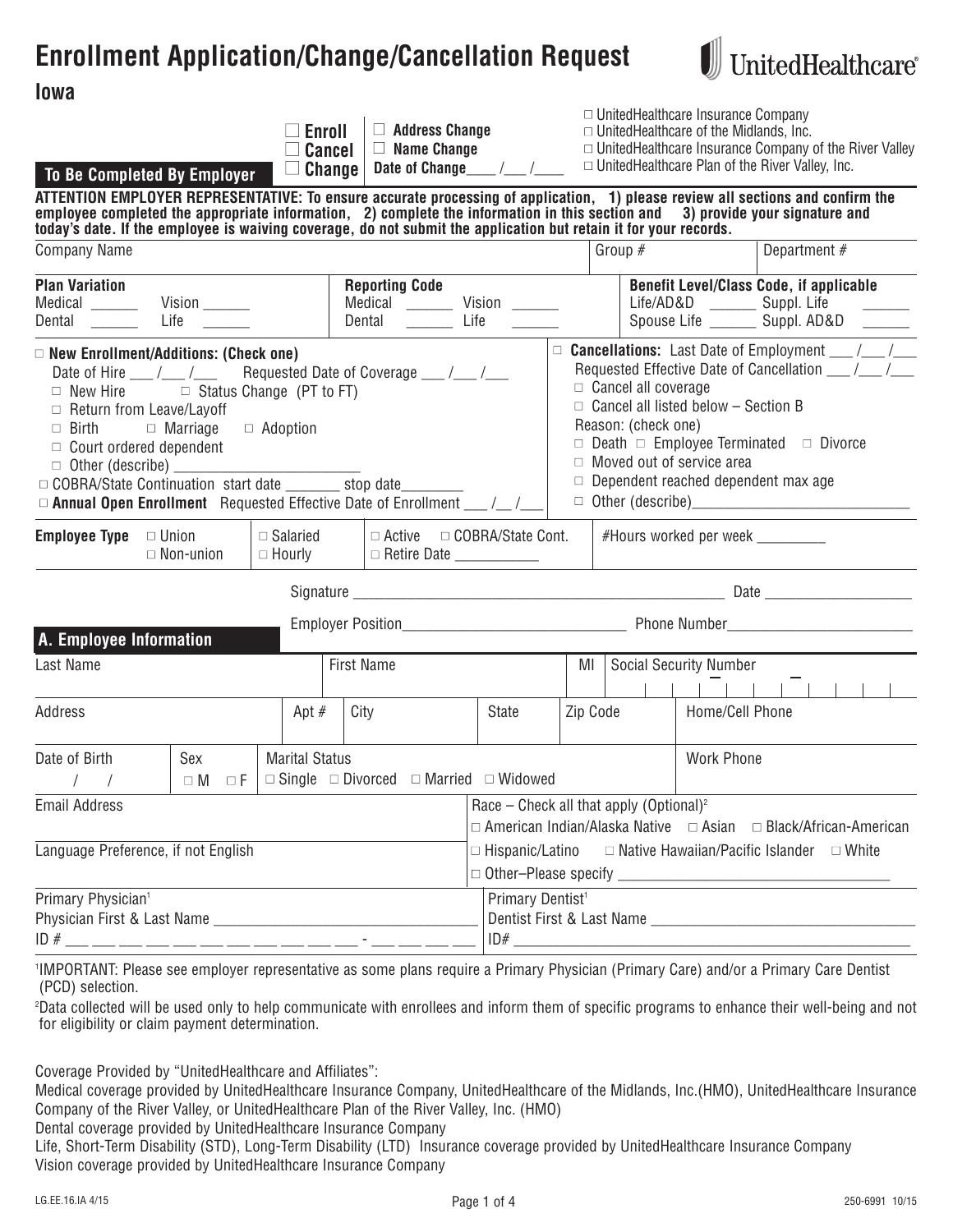| Check<br>appropriate<br>box                                                                                                                                                                                                                                                                                                                                                                                                                                                                                                                                          | Relationship <sup>2</sup><br>Spouse    | Last Name |                                                      |                                                                 | <b>First Name</b>                        |                                                                           |                                     | Sex<br>$\Box M \Box F$    |  | Date of Birth                             |                                                           |
|----------------------------------------------------------------------------------------------------------------------------------------------------------------------------------------------------------------------------------------------------------------------------------------------------------------------------------------------------------------------------------------------------------------------------------------------------------------------------------------------------------------------------------------------------------------------|----------------------------------------|-----------|------------------------------------------------------|-----------------------------------------------------------------|------------------------------------------|---------------------------------------------------------------------------|-------------------------------------|---------------------------|--|-------------------------------------------|-----------------------------------------------------------|
| $\Box$ Enroll<br>$\Box$ Cancel<br>$\Box$ Change                                                                                                                                                                                                                                                                                                                                                                                                                                                                                                                      | /Domestic<br>Partner                   |           | <b>Social Security Number</b>                        |                                                                 | Primary Physician <sup>1</sup>           |                                                                           |                                     |                           |  |                                           |                                                           |
| ______ <del>_</del> ____ <del>_</del> ______<br>all that apply<br>$\Box$ Hispanic/Latino $\Box$ Native Hawaiian/Pacific Islander $\Box$ White<br>(Optional) $3$                                                                                                                                                                                                                                                                                                                                                                                                      |                                        |           |                                                      | Primary Care Dentist <sup>1</sup>                               |                                          |                                                                           |                                     |                           |  |                                           |                                                           |
| Check<br>appropriate<br>box                                                                                                                                                                                                                                                                                                                                                                                                                                                                                                                                          | Relationship <sup>2</sup><br>Dependent | Last Name | <b>First Name</b>                                    |                                                                 |                                          |                                                                           |                                     | MI Sex                    |  | Date of Birth                             |                                                           |
| $\Box$ Enroll<br>$\Box$ Cancel<br>$\Box$ Change                                                                                                                                                                                                                                                                                                                                                                                                                                                                                                                      |                                        |           | <b>Social Security Number</b>                        |                                                                 |                                          |                                                                           | Primary Physician <sup>1</sup>      |                           |  |                                           |                                                           |
| ___________________<br>all that apply<br>$\Box$ Hispanic/Latino $\Box$ Native Hawaiian/Pacific Islander $\Box$ White<br>$(Optional)^3$                                                                                                                                                                                                                                                                                                                                                                                                                               |                                        |           |                                                      |                                                                 | Primary Care Dentist <sup>1</sup><br>ID# |                                                                           |                                     |                           |  |                                           |                                                           |
| Check<br>Relationship <sup>2</sup><br>appropriate<br>Dependent<br>box                                                                                                                                                                                                                                                                                                                                                                                                                                                                                                |                                        | Last Name |                                                      |                                                                 | <b>First Name</b>                        |                                                                           |                                     | MI Sex                    |  | Date of Birth                             | $\Box M \Box F$ $\Box$ $\Box$ $\Box$ $\Box$ $\Box$ $\Box$ |
| $\Box$ Enroll<br>$\Box$ Cancel<br>$\Box$ Change                                                                                                                                                                                                                                                                                                                                                                                                                                                                                                                      |                                        |           | <b>Social Security Number</b><br>___________________ |                                                                 |                                          | Primary Physician <sup>1</sup>                                            |                                     |                           |  |                                           |                                                           |
| Race – Check □ American Indian/Alaska Native □ Asian □ Black/African-American<br>all that apply<br>$\Box$ Hispanic/Latino $\Box$ Native Hawaiian/Pacific Islander $\Box$ White<br>$(Optional)^3$<br>$\Box$ Other-Please specify $\Box$                                                                                                                                                                                                                                                                                                                               |                                        |           |                                                      |                                                                 | Primary Care Dentist <sup>1</sup>        |                                                                           |                                     |                           |  |                                           |                                                           |
| Check<br>appropriate<br>box                                                                                                                                                                                                                                                                                                                                                                                                                                                                                                                                          | Relationship <sup>2</sup><br>Dependent | Last Name |                                                      |                                                                 | <b>First Name</b>                        |                                                                           |                                     | MI Sex<br>$\Box M \Box F$ |  | Date of Birth                             | $\frac{1}{\sqrt{2}}$                                      |
| $\Box$ Enroll<br>$\Box$ Cancel<br>$\Box$ Change                                                                                                                                                                                                                                                                                                                                                                                                                                                                                                                      |                                        |           | <b>Social Security Number</b>                        |                                                                 |                                          | Primary Physician <sup>1</sup><br>ID# __ __ __ __ __ __ __ __ __ __ __ __ |                                     |                           |  |                                           |                                                           |
| ______ <del>_</del> ___ <del>_</del> _______<br>Race – Check □ American Indian/Alaska Native □ Asian □ Black/African-American<br>all that apply<br>$\Box$ Hispanic/Latino $\Box$ Native Hawaiian/Pacific Islander $\Box$ White<br>$(Optional)^3$<br>$\Box$ Other-Please specify                                                                                                                                                                                                                                                                                      |                                        |           |                                                      |                                                                 | Primary Care Dentist <sup>1</sup><br>ID# |                                                                           |                                     |                           |  |                                           |                                                           |
| <sup>1</sup> IMPORTANT: Please see employer representative as some plans require a Primary Physician (Primary Care) and/or a Primary Care<br>Dentist (PCD) selection.<br><sup>2</sup> For some cases, such as Qualified Medical Child Support, additional documentation may be required. Please see employer representative<br>for more information.<br><sup>3</sup> Data collected will be used only to help communicate with enrollees and inform them of specific programs to enhance their well-being<br>and not for eligibility or claim payment determination. |                                        |           |                                                      |                                                                 |                                          |                                                                           |                                     |                           |  |                                           |                                                           |
| Please check the box for each coverage in which you or your dependents are enrolling.<br>If your employer offers a choice of plans, indicate which plan you are selecting. Indicate the dollar amount<br><b>C. Product Selection</b><br>selected for the Life and Accidental Death & Dismemberment (AD&D), Supplemental Life, Short-Term Disability<br>(STD), and Long-Term Disability (LTD) plans. Benefit offerings are dependent upon employer selection.                                                                                                         |                                        |           |                                                      |                                                                 |                                          |                                                                           |                                     |                           |  |                                           |                                                           |
| Person                                                                                                                                                                                                                                                                                                                                                                                                                                                                                                                                                               |                                        |           | Medical                                              | Dental                                                          | Vision                                   | Basic Life/AD&D                                                           |                                     | Supp Life/AD&D            |  |                                           | <b>Voluntary AD&amp;D</b>                                 |
| Employee<br>Dependent                                                                                                                                                                                                                                                                                                                                                                                                                                                                                                                                                | Spouse/Domestic Partner                |           | $\Box$<br>$\Box$<br>$\Box$                           | $\Box$<br>$\Box$<br>$\Box$                                      | $\Box$<br>$\Box$<br>$\Box$               | $\square$<br>$\square$ \$<br>$\square$ \$                                 | $\square$ \$<br>$\Box$ \$<br>$\Box$ |                           |  | $\square$<br>$\square$ \$<br>$\square$ \$ |                                                           |
| Person                                                                                                                                                                                                                                                                                                                                                                                                                                                                                                                                                               |                                        |           | <b>STD</b>                                           | <b>LTD</b>                                                      | STD Buy Up                               | LTD Buy Up                                                                |                                     | Salary \$                 |  |                                           | Required only if                                          |
| Employee                                                                                                                                                                                                                                                                                                                                                                                                                                                                                                                                                             |                                        |           | $\Box$                                               | Life, STD, or LTD based on salary<br>$\Box$<br>$\Box$<br>$\Box$ |                                          |                                                                           |                                     |                           |  |                                           |                                                           |
| Life Insurance Beneficiary Full Name and Address (if applying for Life Insurance with UnitedHealthcare)<br>Relationship                                                                                                                                                                                                                                                                                                                                                                                                                                              |                                        |           |                                                      |                                                                 |                                          |                                                                           |                                     |                           |  |                                           |                                                           |
| Primary                                                                                                                                                                                                                                                                                                                                                                                                                                                                                                                                                              |                                        |           |                                                      |                                                                 |                                          |                                                                           |                                     |                           |  |                                           |                                                           |
| Secondary                                                                                                                                                                                                                                                                                                                                                                                                                                                                                                                                                            |                                        |           |                                                      |                                                                 |                                          |                                                                           |                                     |                           |  |                                           |                                                           |

**List All Enrolling/Changing/Cancelling (Attach sheet if necessary)**

**B. Family Information**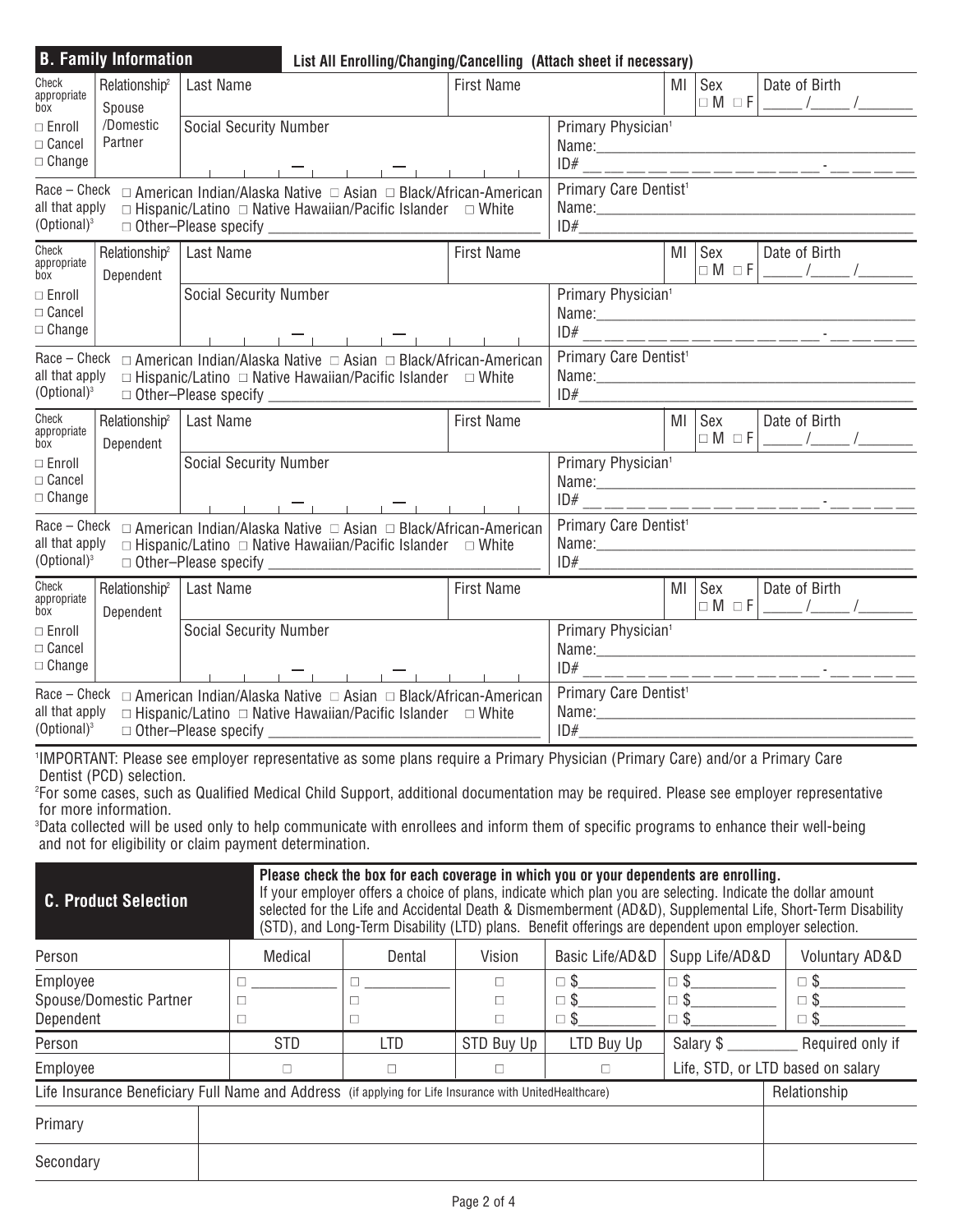## **D. Other Medical Coverage Information This section must be completed. (Attach sheet if necessary.)**

On the day this coverage begins, will you, your spouse or any of your dependents be covered under any other medical health plan or policy, including another UnitedHealthcare plan or Medicare?  $\Box$  YES (continue completing this section)  $\Box$  NO (skip the rest of this section)

| Name of other carrier                                                                                                                                                                                                                                                                                                                                                                                                                                                                                                                                                                               |                                                                                                                                                                                                                                                           |                     |                                                                    |                 |                                                                                                                                                                                                                                                                                           |                                                                                    |
|-----------------------------------------------------------------------------------------------------------------------------------------------------------------------------------------------------------------------------------------------------------------------------------------------------------------------------------------------------------------------------------------------------------------------------------------------------------------------------------------------------------------------------------------------------------------------------------------------------|-----------------------------------------------------------------------------------------------------------------------------------------------------------------------------------------------------------------------------------------------------------|---------------------|--------------------------------------------------------------------|-----------------|-------------------------------------------------------------------------------------------------------------------------------------------------------------------------------------------------------------------------------------------------------------------------------------------|------------------------------------------------------------------------------------|
| Other Group Medical Coverage Information<br>(only list those covered by other plan)                                                                                                                                                                                                                                                                                                                                                                                                                                                                                                                 |                                                                                                                                                                                                                                                           | Type<br>$(B/S/F)^*$ | <b>Effective Date</b>                                              | <b>End Date</b> | Name and date of birth of policyholder<br>for other coverage                                                                                                                                                                                                                              |                                                                                    |
| Spouse Name:                                                                                                                                                                                                                                                                                                                                                                                                                                                                                                                                                                                        |                                                                                                                                                                                                                                                           |                     |                                                                    |                 |                                                                                                                                                                                                                                                                                           |                                                                                    |
| Dependent Name:                                                                                                                                                                                                                                                                                                                                                                                                                                                                                                                                                                                     |                                                                                                                                                                                                                                                           |                     |                                                                    |                 |                                                                                                                                                                                                                                                                                           |                                                                                    |
| Dependent Name:                                                                                                                                                                                                                                                                                                                                                                                                                                                                                                                                                                                     |                                                                                                                                                                                                                                                           |                     |                                                                    |                 |                                                                                                                                                                                                                                                                                           |                                                                                    |
| Dependent Name:                                                                                                                                                                                                                                                                                                                                                                                                                                                                                                                                                                                     |                                                                                                                                                                                                                                                           |                     |                                                                    |                 |                                                                                                                                                                                                                                                                                           |                                                                                    |
| *B. Enter 'B' when this dependent is covered under both you and your spouse's insurance plan (married)<br>S. Enter 'S' if you are the parent awarded custody of this dependent and no other individual is required to pay for this dependent's medical expenses.<br>F. Enter 'F' if this dependent is covered by another individual (not a member of your household) required to pay for this dependent's medical expenses.                                                                                                                                                                         |                                                                                                                                                                                                                                                           |                     |                                                                    |                 |                                                                                                                                                                                                                                                                                           |                                                                                    |
| Medicare – Employee Information: If enrolled in Medicare, please attach a copy of your Medicare ID card.<br>$\Box$ Enrolled in Part A: Effective Date _______________ $\Box$ Ineligible for Part A*<br>$\Box$ Not Enrolled in Part A (chose not to enroll)<br>$\Box$ Not Enrolled in Part B (chose not to enroll)<br>$\Box$ Enrolled in Part D: Effective Date ________________ $\Box$ Ineligible for Part D*<br>$\Box$ Not Enrolled in Part D (chose not to enroll)<br>Reason for Medicare eligibility: $\Box$ Over 65 $\Box$ Kidney Disease<br>□ Disabled<br>$\Box$ Disabled but actively at work |                                                                                                                                                                                                                                                           |                     |                                                                    |                 |                                                                                                                                                                                                                                                                                           |                                                                                    |
| Medicare - Spouse/Dependent Name: _______________<br>$\Box$ Enrolled in Part B: Effective Date _______________ $\Box$ Ineligible for Part B*<br>$\Box$ Enrolled in Part D: Effective Date ________________ $\Box$ Ineligible for Part D*<br>Reason for Medicare eligibility: $\Box$ Over 65 $\Box$ Kidney Disease<br>*Only check "Ineligible" if you have received documentation from your Social Security benefits that indicate that you are not eligible for Medicare.                                                                                                                           |                                                                                                                                                                                                                                                           |                     | $\Box$ Disabled                                                    |                 | $\Box$ Not Enrolled in Part A (chose not to enroll)<br>$\Box$ Not Enrolled in Part B (chose not to enroll)<br>$\Box$ Not Enrolled in Part D (chose not to enroll)<br>$\Box$ Disabled but actively at work                                                                                 |                                                                                    |
| <b>E. Waiver of Coverage</b><br>I decline coverage for:<br>$\Box$ Myself<br>$\Box$ Spouse<br>□ Dependent Children<br>$\Box$ Myself and all dependents                                                                                                                                                                                                                                                                                                                                                                                                                                               | Declining coverage due to existence of other coverage:<br>□ Spouse's Employer's Plan<br>$\Box$ Covered by Medicare<br>□ COBRA from Prior Employer<br>□ Tri-Care<br>$\Box$ I (we) have no other coverage at this time<br>□ Other _________________________ |                     | $\Box$ Individual Plan<br>$\Box$ Medicaid<br>$\Box$ VA Eligibility |                 | I understand that by waiving coverage at this time,<br>a special enrollment period or as a late enrollee, if<br>applicable, or at the next open enrollment period.<br>I acknowledge that I have received the "Important<br>Information" statement<br>which is included<br>with this form. | I will not be allowed to participate unless I qualify at<br>Employee Initials Date |

**F. Signature** Your enrollment in the plan is expressly conditioned upon your acceptance of all terms and conditions

contained in this enrollment application. If you do not agree to the following terms and conditions, you may not complete your enrollment.

#### TERMS AND CONDITIONS

As a condition of my and/or my dependents' participation in the plan, and in consideration for the privileges that come from participation in the plan, I hereby agree for myself and/or for my dependents as follows:

I recognize and understand that the plan contracts with physicians and other providers that make up the plan network. I recognize that all physicians and other providers that participate in the plan network are subject to credentialing under applicable State regulations and pursuant to the plan's network credentialing process. I understand that such credentialing includes a review of provider education, training and licensure. However, by participating in the plan I hereby acknowledge and accept that the plan is not a provider of medical services, and I am aware that obtaining or not obtaining medical care involves significant risks such as serious injury and even death. I acknowledge that the credentialing of physicians and other providers does not in any way reduce this risk. I agree to assume all risks and responsibility for, and hold the plan harmless from, any and all claims for damages, including personal injury or death, medical expenses, disability, lost wages, and loss of earning capacity which may be incurred or associated with medical treatment obtained through a participating physician or other provider. I recognize that all physicians and other providers that participate in the plan network are independent contractors and not the plan's employees or agents and are solely responsible for any malpractice, adverse outcomes, or any other claims arising from medical treatment rendered to me and my dependents. I HEREBY AGREE THAT THE PLAN IS NOT RESPONSIBLE NOR LIABLE FOR ANY ADVICE, COURSE OF TREATMENT, DIAGNOSIS OR ANY OTHER INFORMATION, SERVICES OR PRODUCTS THAT I OR MY DEPENDENTS OBTAIN THROUGH A PARTICIPATING NETWORK PHYSICIAN OR OTHER PROVIDER.